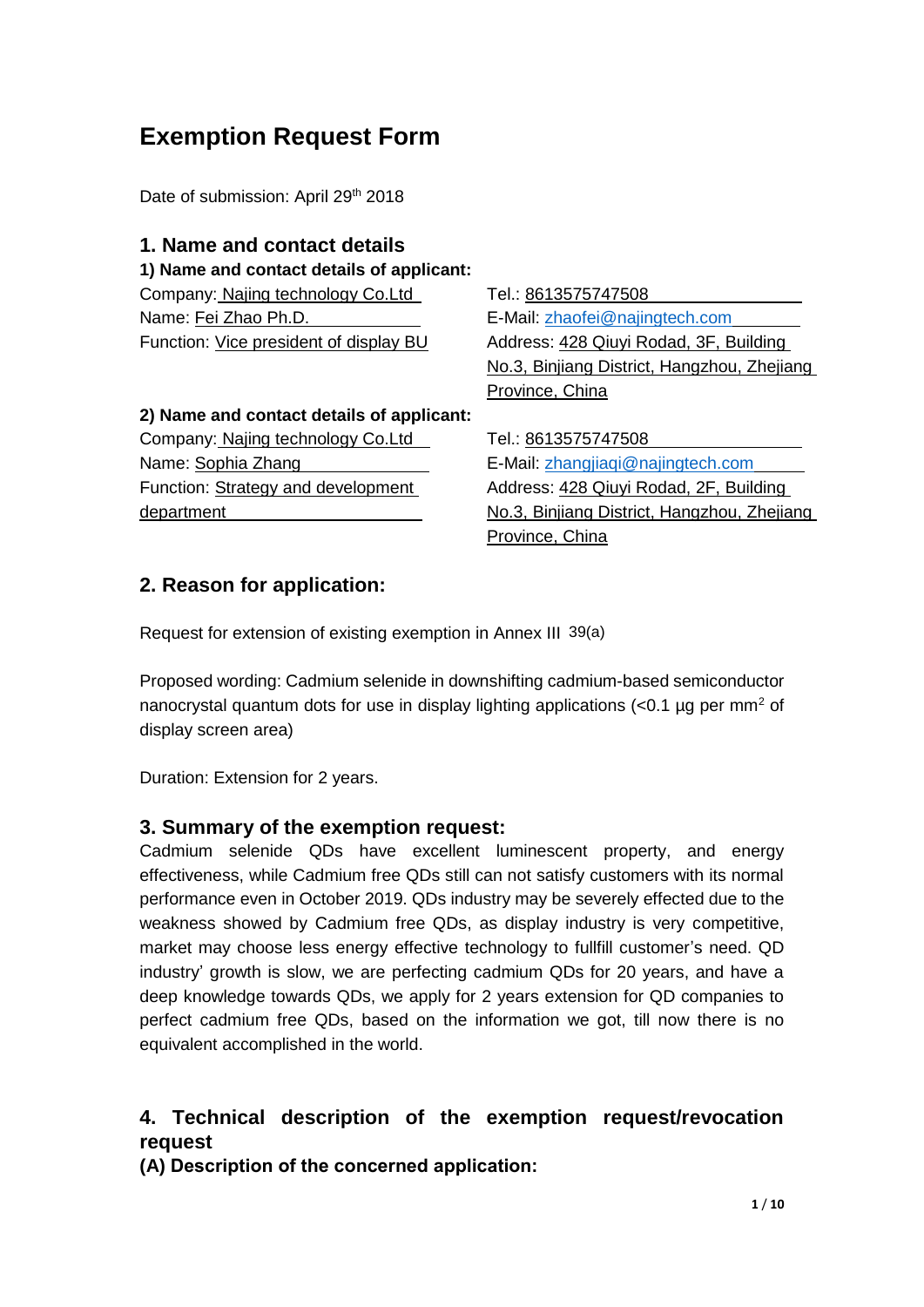1. To which EEE is the exemption request/information relevant? Name of applications or products: Quantum dot light converting film used in display device.

- a. List of relevant categories:
- 1. Large household appliances.
- 2. Small household appliances.
- 4. Consumer equipment.
- 5. Lighting equipment.

2. Which of the six substances is in use in the application/product? Cd

#### 3. Function of the substance

The substance is Cadmium-based quantum dots (QDs). QDs are semiconductor nanocrystals, with sizes ranging from 1~100 nm, and have quantum confinement effect. By tuning sizes through synthesis process, QDs are able to emit different wavelengths, such wavelengths cover can the whole visible light spectrum from blue wavelength range to red wavelength range. QDs are amazing photoluminescent material that human can manipulate them to grow and achieve desired light emitting property, differentiating itself from other photoluminescent materials, such as phosphor, or organic dye.

QDs emit narrow full width at half maximum (FWHM) light, which means the color is pure to human eyes. Having such property, QDs are used in display panels and become the best wide color gamut solution. Besides the color gamut increase, QDs shows energy efficiency comparing with other traditional components in liquid crystal display, such as phosphor LED or cold cathode fluorescent lamp.

Cadmium-based QDs are first studied type QDs, from laboratory to factory, it takes nearly 30 years to mature. Till now, cadmium-based QDs has 20~30 nm of FWHM and are stable in display applications, with expected lifetime for 10 years.

4. Content of substance in homogeneous material (%weight):

Please see the following Table 1, as the area getting bigger, the film thickness getting thinner, the weight percentage of cadmium increases.

| Display device categorized by | ppm         |
|-------------------------------|-------------|
| screen area                   |             |
| TV.                           | 240~500     |
| Monitor                       | $300 - 400$ |
| Pad                           | 600~800     |
| Cellphones                    | 800~1000    |

5. Amount of substance entering the EU market annually through application for which the exemption is requested:

It is estimated that typically 101 kg of cadmium will be placed on the EU market annually by this application. Table 2 outlines the calculations used to develop this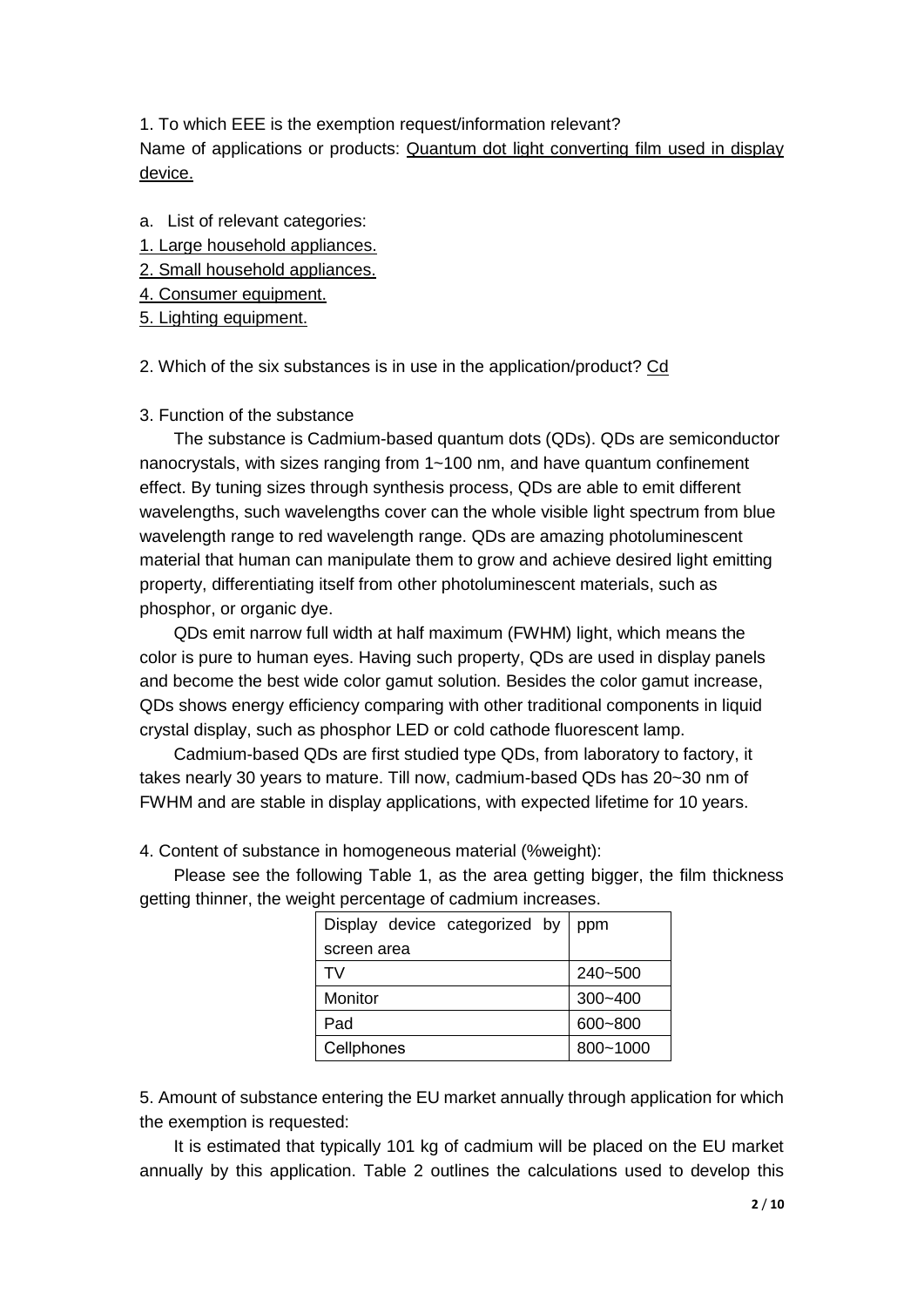| Application     | EU Annual  | $%^{[3]}$<br><b>LCD</b> | EU<br>Annual     | % Using           | <b>LCD</b>        | <b>Typical Cd</b> | <b>Total EU</b> |
|-----------------|------------|-------------------------|------------------|-------------------|-------------------|-------------------|-----------------|
|                 | shipment   |                         | LCD Area $(m^2)$ | QD Film           | Area              | content           | Cadmiu          |
|                 |            |                         |                  | EU<br>in          | Using             | <b>LCD</b><br>per | m (kg)          |
|                 |            |                         |                  | (m <sup>2</sup> ) | QD Film           | Screen            |                 |
|                 |            |                         |                  |                   | EU<br>in          | Area              |                 |
|                 |            |                         |                  |                   | (m <sup>2</sup> ) | $(\mu g/mm^2)$    |                 |
| <b>4K/8K TV</b> | 24,000,000 | 85%                     | 17,013,600       | 5%                | 850,680           | 0.05              | 42.534          |
| Monitor         | 24,000,000 | 85%                     | 2,019,600        | 10%               | 201,960           | 0.05              | 10.098          |
| <b>Notebook</b> | 25,000,000 | 80%                     | 920,000          | 35%               | 322,000           | 0.08              | 25.76           |
| Pad             | 32,000,000 | 80%                     | 345,600          | 25%               | 86,400            | 0.08              | 6.912           |
| Small           | 180,000,00 | 50%                     | 630,000          | 25%               | 157,500           | 0.1               | 15.75           |
| displays        | 0          |                         |                  |                   |                   |                   |                 |
| (phones,        |            |                         |                  |                   |                   |                   |                 |
| etc)            |            |                         |                  |                   |                   |                   |                 |
| Total           |            |                         |                  |                   |                   |                   | 101.054         |

estimation. Please note that the applications are all LCD type display.

In 2014 the worldwide shipment: LCD TV was 253 million units, Monitor was 156 million units, Notebook was 199 million units, Pad was 93 million units [1]. We predict the shipment based on the trend that LCD TV, Monitor, Notebook may be deceased in 201911~202110 due to mobile terminals are more popular and most of them has long lifetime and low replacement rate, Pad may increase slowly since 2014. Smart phone shipment was 1.44 billion units in 2017 according to  $IHS^{[2]}$ . Suppose that EU market has a market ratio of 25%, 55 inches TV's area = 0.834  $m^2$ , 19 inches Monitor's area= 0.099 m<sup>2</sup>, 13 inches Notebook's area= 0.046 m<sup>2</sup>, 7 inches Pad's area = 0.0135 m<sup>2</sup>, 5 inches cellphone's area=  $0.007$  m<sup>2</sup>. The percentages using QD film actually are optimistic prediction by us. The percentages using QD film in TV in China last year was about 2%.

Note: The quantum dot tube is an existing product but it is decreasing and may disappear in 2019, so cadmium of such product is not calculated.

[1]: IHS technology, Large area display market tracker 2015, by Peter Su, Senior Analyst

[2]: IHS Markit: Global smartphone unit shipments grew 3% in 2017, by Jusy Hong, Gerrit Schneemann.

[3]: optimistic prediction by us, OLED has a strong momentum in small displays, but low penetration rate in big screens, because the cost of OLED is too high to enlarge the market.

6. Name of material/component:

Material with Cadmium-based QDs dispersed in an optically transparent media, the media may be plastics, glass or ceramic. The material can be in film-shaped, and used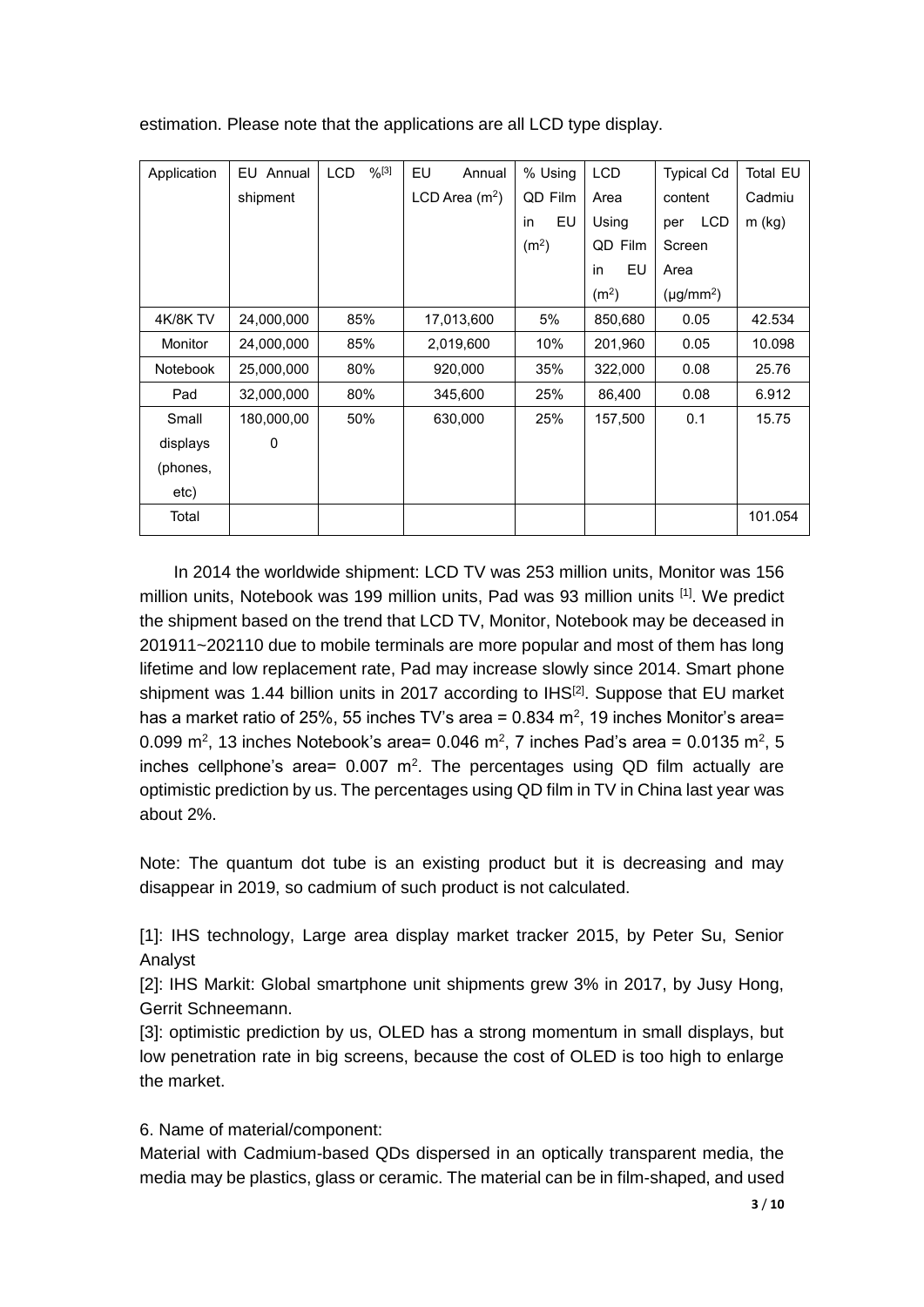as a component in LCD backlight.

7. Environment Assessment: We incorporate 3M LCA as reference.

# **B) In which material and/or component is the RoHS-regulated substance used, for which you request the exemption or its revocation? What is the function of this material or component?**

The quantum dot converting film is used to convert the blue light emitting from LED chips to green and red light, thus mixing RGB to produce white light, then the white light passes liquid crystal and color filter to form RGB pixels.

# **C) What are the particular characteristics and functions of the RoHSregulated substance that require its use in this material or component?**

The cadmium-based quantum dots have very narrow photoluminescent peak, it is easy to provide wide color gamut, moreover, the energy can be saved by this property. The detailed function and characteristics are described by 3M and QD vision.

# **5. Information on Possible preparation for reuse or recycling of waste from EEE and on provisions for appropriate treatment of waste.**

**1)Please indicate if a closed loop system exist for EEE waste of application exists and provide information of its characteristics (method of collection to ensure closed loop, method of treatment, etc.)** 

Currently, the application of QDs is mainly various sized liquid crystal display devices. As LCD falls into the scope of WEEE directive, percentage targets of LCD waste stream be 80% wt Recovery and 70% wt reuse and recycling in August 2018, EU countries has its own system to achieve those targets. The LCD waste process usually comprises consumption—collection--transport—sorting- depollution/dismantling/shredding--secondary processing--secondary raw materials /land fill/reuse. The main product format of QDs is QD converting film, in the postconsumer phase, plastic collection can be managed by the LCD recycling system, honestly, plastic reuse may be challenging. The plastic film is made by curing a mixture of resins and QDs embedded in those resins. The cadmium originated from QDs can be collected after combustion of plastics, however this challenge happens in various plastics too, such as mixture of plastics cannot be separated back to single plastic, or plastic with dyes cannot change back to clear plastic.

### **2) Please indicate where relevant:**

Article is collected and dismantled:

There is a wealthy resource in LCD, such as precious metals, specific type of plastics, steels, glass, liquid crystal. Table 3 is cited to show the resource of LCD waste.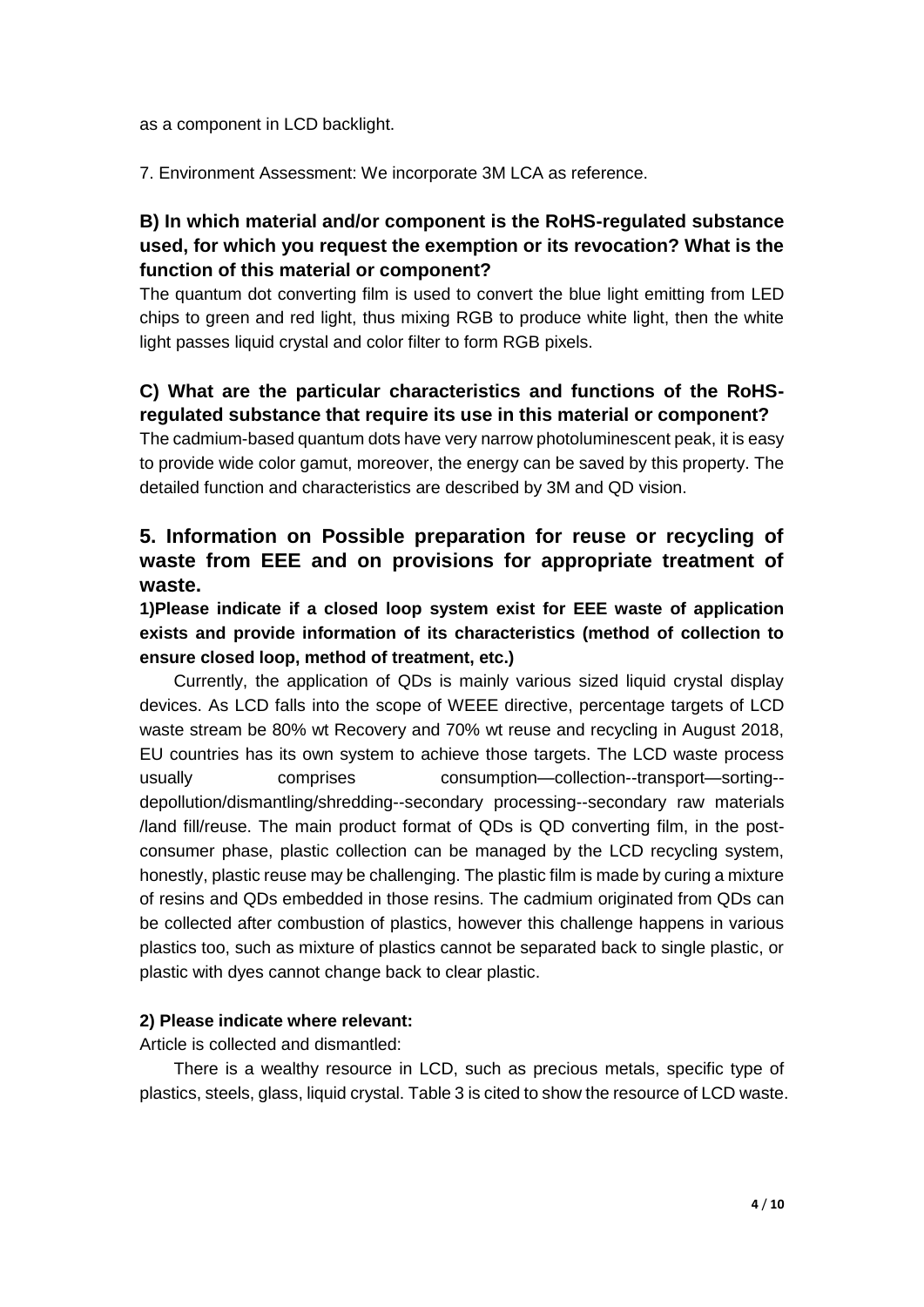| <b>Material</b>                           | Component                                                             | Part                                                      |  |  |
|-------------------------------------------|-----------------------------------------------------------------------|-----------------------------------------------------------|--|--|
| Aluminized mylar                          | Backlight assembly                                                    | Corner tape                                               |  |  |
| Aluminum                                  | LCD assembly; power supply<br>assembly                                | Glass panel assembly (thin-film<br>transistor); heat sink |  |  |
| Beryllium copper                          | LCD assembly; rear cover<br>assembly                                  | Metal clip, beryllium-copper fingers                      |  |  |
| <b>Borosilicate</b>                       | LCD assembly                                                          | Glass panel assembly                                      |  |  |
| Brass                                     | Backlight assembly                                                    | Brass threaded stand off                                  |  |  |
| Chromium                                  | LCD assembly                                                          | Glass panel assembly (black matrix<br>for color filter)   |  |  |
| Discotic liquid crystal                   | LCD assembly                                                          | Glass panel assembly<br>(compensation films)              |  |  |
| Epoxy resin                               | LCD assembly                                                          | Glass panel assembly (sealant)                            |  |  |
| Foam rubber                               | Backlight assembly                                                    | Gasket                                                    |  |  |
| Gold                                      | LCD assembly                                                          | Glass panel assembly (electrical<br>conducting dots)      |  |  |
| Hi-mu ferric                              | Backlight assembly                                                    | Flat cable toroid                                         |  |  |
| Indium-tin oxide (ITO)                    | LCD assembly                                                          | Glass panel assembly (electrode)                          |  |  |
| lodine                                    | LCD assembly                                                          | Glass panel assembly (polarizers)                         |  |  |
| Lead                                      | LCD assembly                                                          | Solder                                                    |  |  |
| <b>Liquid Crystals</b>                    | LCD assembly                                                          | Glass panel assembly                                      |  |  |
| Molybdenum                                | LCD assembly                                                          | Glass panel assembly (thin-film<br>transistor)            |  |  |
| Nylon                                     | Backlight assembly;<br>base/stand assembly                            | Nylon clamp; strain relief bushing                        |  |  |
| Plastics and plasticisers<br>(phthalates) | Power supply assembly; rear<br>cover assembly; base stand<br>assembly | Power cord receptacle; rear covers                        |  |  |
| Polycarbonate                             | Backlight assembly                                                    | Light guide; rear plate assembly                          |  |  |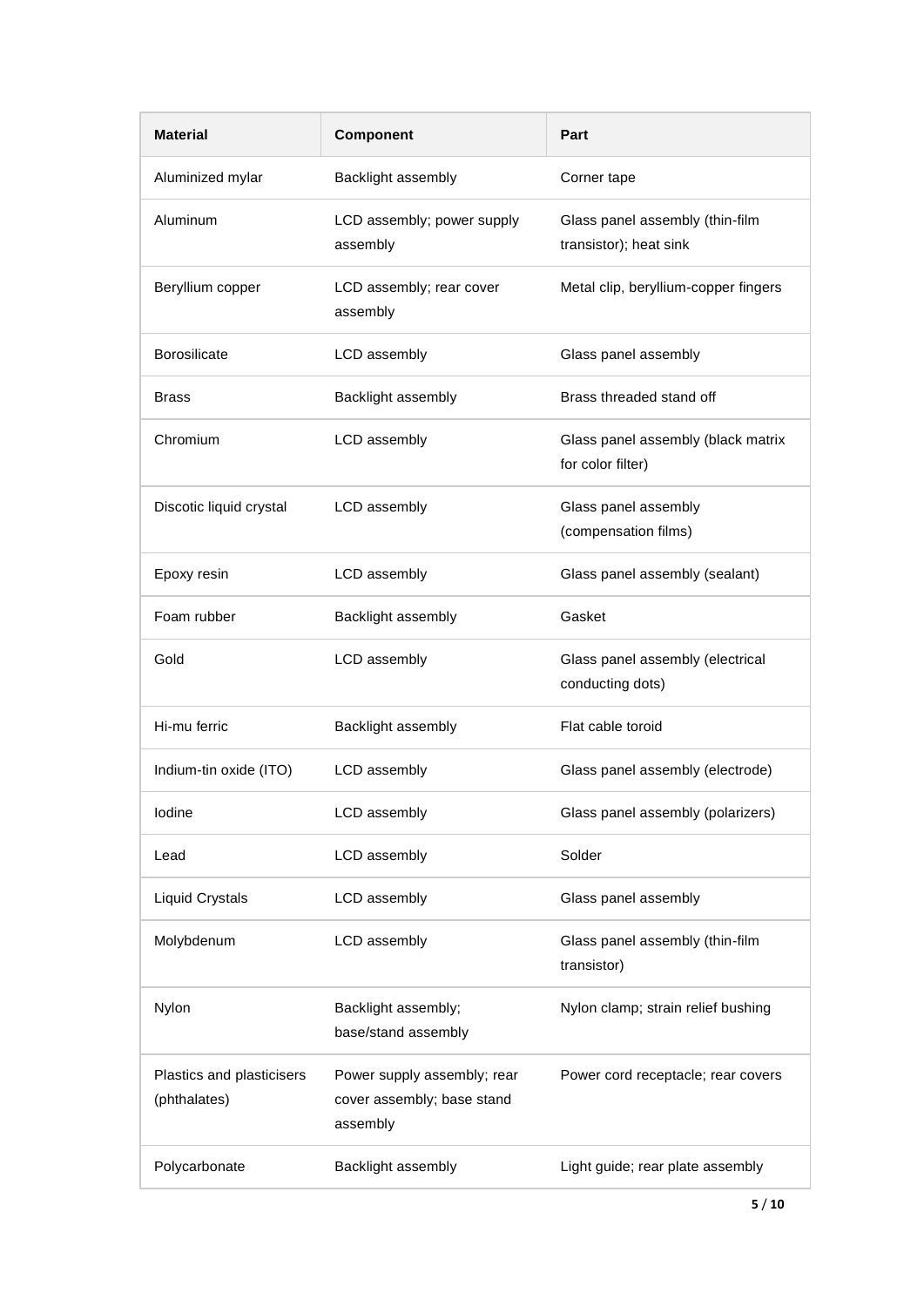| <b>Material</b>                 | <b>Component</b>                                                                                              | Part                                                                                                                                    |  |
|---------------------------------|---------------------------------------------------------------------------------------------------------------|-----------------------------------------------------------------------------------------------------------------------------------------|--|
| Polycarbonate, glass-<br>filled | LCD assembly                                                                                                  | Plastic frame                                                                                                                           |  |
| Polyester                       | LCD assembly; power supply<br>assembly; backlight assembly;<br>rear cover assembly                            | Brightness enhancement films;<br>opaque diffuser; white reflector;<br>insulator; power switch                                           |  |
| Polyester, glass-filled         | Base/stand assembly                                                                                           | Upright                                                                                                                                 |  |
| Polyimide                       | LCD assembly                                                                                                  | Glass panel assembly (alignment<br>layer)                                                                                               |  |
| Polymethyl<br>methacrylate      | Backlight assembly                                                                                            | Clear protector                                                                                                                         |  |
| Polyvinyl alcohol (PVA)         | LCD assembly                                                                                                  | Glass panel assembly (polarizers)                                                                                                       |  |
| Resins                          | LCD assembly                                                                                                  | Glass panel assembly (color filter)                                                                                                     |  |
| Silicon nitride (SiNx)          | LCD assembly                                                                                                  | Glass panel assembly (thin-film<br>transistor)                                                                                          |  |
| Silicone rubber                 | LCD assembly; backlight<br>assembly; base/stand<br>assembly                                                   | Gaskets; light assembly (shock<br>cushion); rubber feet                                                                                 |  |
| Silver                          | LCD assembly                                                                                                  | Glass panel assembly (electrical<br>conducting dots)                                                                                    |  |
| Soda lime                       | LCD assembly                                                                                                  | Glass panel assembly (glass)                                                                                                            |  |
| Stainless steel                 | Base/stand assembly                                                                                           | Swivel bearing                                                                                                                          |  |
| Steel (iron)                    | Power supply assembly;<br>backlight assembly; LCD<br>assembly; rear cover<br>assembly; base/stand<br>assembly | Housing; screws; metal plate; rear<br>plate; hold-down plate; metal plate<br>brackets; waskers; axle and spring;<br>base weight; C-clip |  |
| Triacetyl cellulose<br>(TAC)    | LCD assembly                                                                                                  | Glass panel assembly (polarizers)                                                                                                       |  |

Source: Handbook of Visual Display Technology, Sustainability in LCD Manufacturing, Recycling and Reuse, pp 2621-2639, Author: Avtar Singh Matharu

# **3) Please provide information concerning the amount (weight) of RoHS**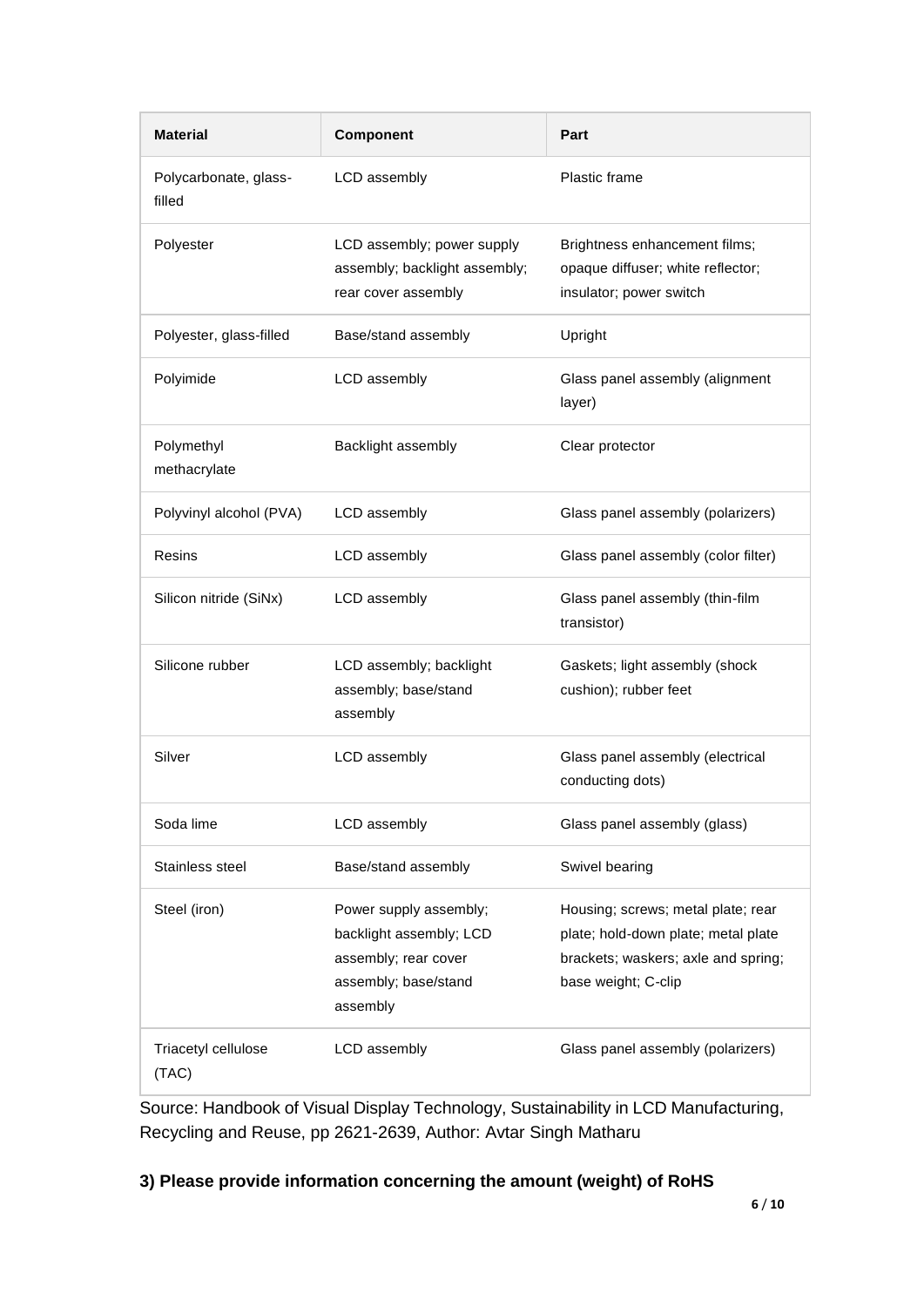#### **substance present in EEE waste accumulates per annum:**

Quantum dots have its lifetime, after consumption, the quality of quantum dots degrade, making the QD film unable to be refurbished, so the accumulates per annum is zero. Land-filled is not suitable for plastic film, very likely difficult to be decomposed in nature, thus we suggest the accumulates per annum is zero. Energy return is of high possibility, the cadmium will be 101 kg/year as estimated before.

#### **6. Analysis of possible alternative substances**

**(A) Please provide information if possible alternative applications or alternatives for use of RoHS substances in application exist. Please elaborate analysis on a life-cycle basis, including where available information about independent research, peer-review studies development activities undertaken** 

The possible alternative substance is cadmium free quantum dots, at present, cadmium free QDs still suffer from wide emission spectra and higher energy compared with Cadmium-based QDs, though a lot of efforts have been put into.

The life cycle of Cd QDs will be described as the following.

The worker's contamination of cadmium is very low in large scale manufacturing, machine operation is more frequent than hand operation, by enhancing proper practice training and protection, contamination can be controlled at zero, in the past years our workers were tested for blood cadmium level, all the results were normal. In addition, our factory is in China, so it will not affect European workers.

After manufacturing, QDs are incorporated into a polymer matrix as a homogenous material (and then either placed between low-permeability barrier films), then QD films are incorporated into displays covering the full size of the display and placed behind the LCD screen. Unlike CFL light sources, there is no mechanism for the release of the QD material from the display itself. The QD materials are non-volatile and are encapsulated in the film.

The potential risk for cadmium exposure is when after the service life the devices are disposed of. Especially airborne emissions due to incineration can have a significant effect on human health. Therefore, multiple end-of-life scenarios are included to take into account the uncertainty related to future actions. The first two scenarios are in accordance with current practice, namely sanitary landfill and municipal waste incineration. As a highly conservative assumption, uncontrolled open air incineration has been included as well. This is not common practice in the European Union due to current waste treatment regulations, but since the related emissions have a significant effect on human health, it is included as a 'worst case' scenario.

The life cycle of cadmium free QDs is similar to cadmium based QDs, except that cadmium free metal is less toxic to environment. The most promising cadmium free QDs are Indium phosphide.

Cd is not considered a "critical raw material" and supply is expected to remain plentiful. In contrast, indium has been identified as a "critical raw material" by the EC because of its growing use in electronics, photovoltaic and other applications. Unfortunately, there is little, if any indium recycling, with recycling limited to recovery of industrial production waste. Increasing demand, coupled with heavy dependence on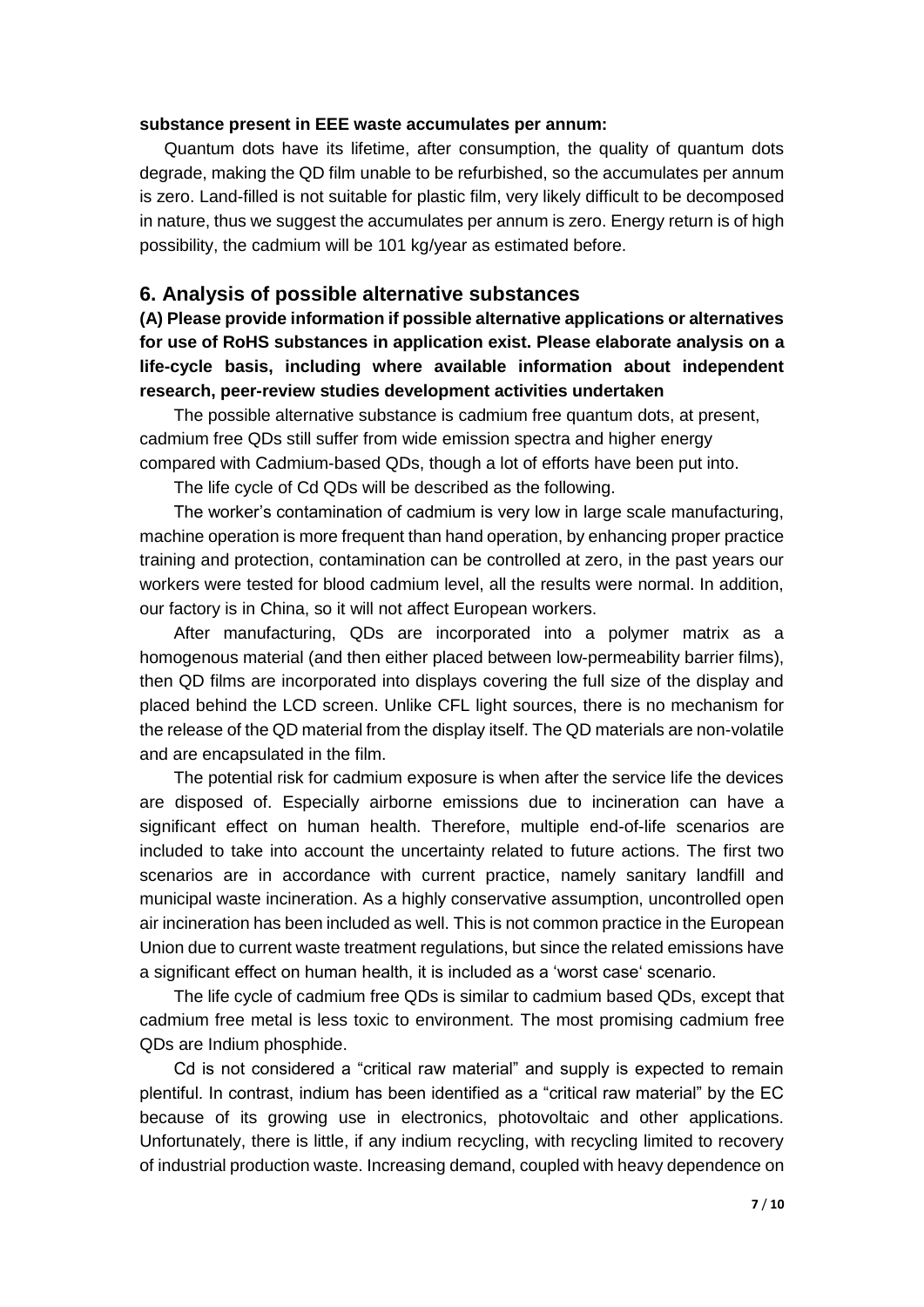imports from China, which is the largest supplier of indium, can lead to a significant supply risk. An estimate of the indium demand from In-based QDs suggests an increase of "just 15%" compared to standard LCD displays. Fifteen percent is not a negligible increase in demand and could easily lead to substantially more expensive QDs and other products relying on indium as supplies are stressed.

### **(B) Please provide information and data to establish reliability of possible substitutes of application and of RoHS materials in application**

Cadmium free QDs are manufactured and placed into market by Samsung, so reliability of Cadmium free QDs is not the big concern, our concern is their performance.

### **7. Proposed actions to develop possible substitutes**

# **(A) Please provide information if actions have been taken to develop further possible alternatives for the application or alternatives for RoHS substances in the application.**

Indium phosphide (InP) QDs are the most attractive alternative for RoHS substances in the application owing to their lower toxicity and emission tenability ranging from visible to near-infrared region. However, two major challenges need to be addressed to release the full potential of InP QDs in display applications. First, the color purity of InP QDs needs to be improved. The commercialized cadmium-free QDs film of Samsung have 40nm full width at half maximum (FWHM), which are wider than Cd QDs (<30nm FWHM). Second, the quantum efficiency need to be increased. The high quantum efficiency of the Cd QDs is typically higher than 88%, which is necessary for QD film based backlights to deliver higher power efficiency (12% - 45% more energy efficient than traditional LED LCDs for color gamut sizes from 70% NTSC to 100% NTSC). However, the quantum efficiency of the Cd-free QDs is lower than 70%.

# **(B) Please elaborate what stages are necessary for establishment of possible substitute and respective timeframe needed for completion of such stages.**

The performance of Cd-free quantum dots (based in InP) is expected to reach the current color quality and energy consumption performance of cadmium quantum dots by 2020. Full commercialization will be achieved by 2022.

### **8. Justification according to Article 5(1)(a)**

### **(A) Links to REACH: (substance + substitute)**

1) Do any of the following provisions apply to the application described under (A) and  $(C)$ ?

Only Restriction Annex XVII, others are NO.

2) Provide REACH-relevant information received through the supply chain.

Cadmium and its compounds are listed in No. 23 of Annex XVII .Mixtures and articles produced from plastic material as listed shall not be placed on the market if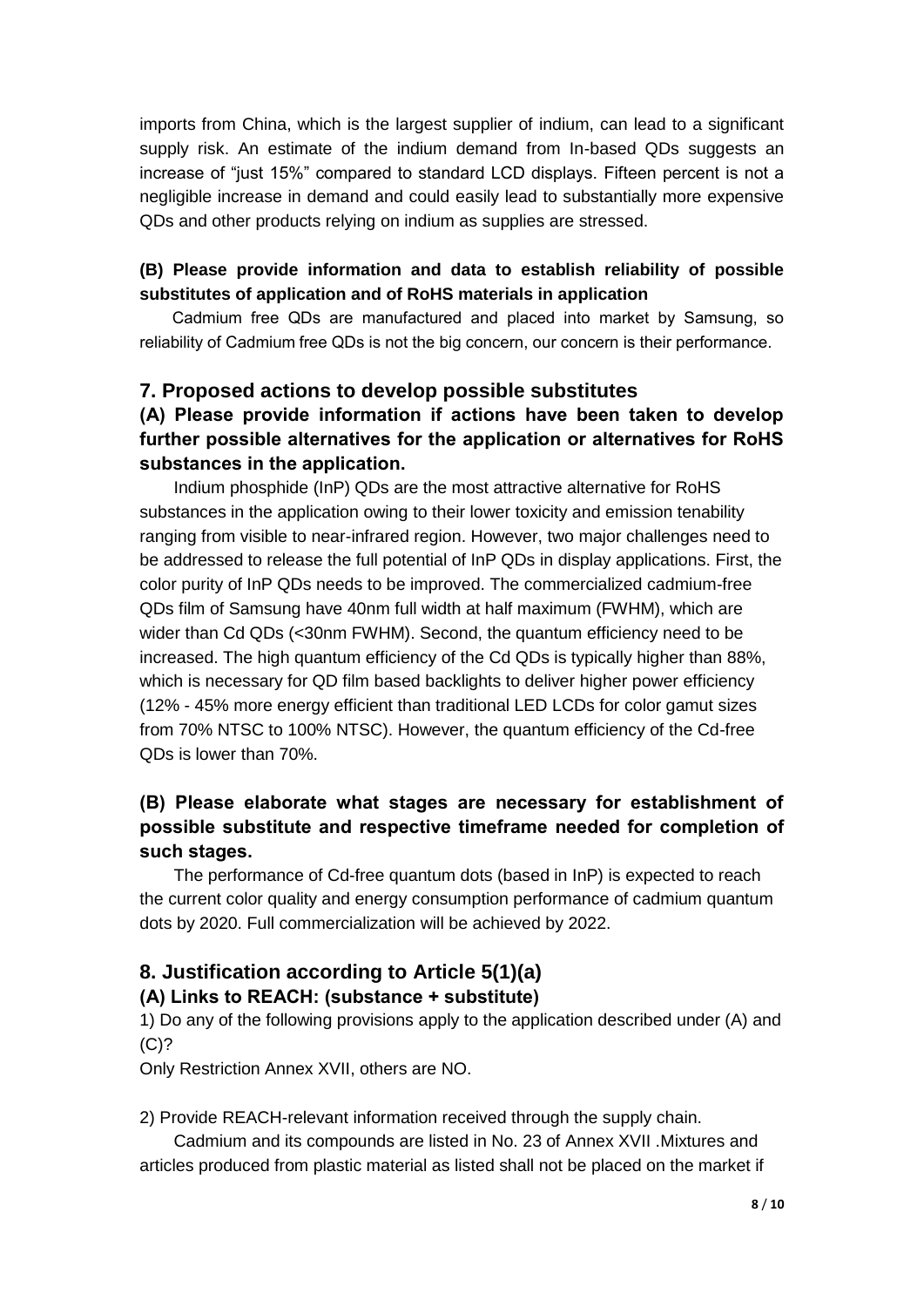the concentration of cadmium (expressed as Cd metal) is equal to or greater than 0.01 % by weight of the plastic material.

The requirement that cadmium content less than 0.01% is as same as limitation of RoHS. Regarding the plastic material that quantum dots embedded in, there are other options for quantum dots besides the plastic types described in REACH, such as polyacrylate, silicone, meaning Annex XVII 23 can be satisfied in practice.

The raw materials for colloidal chemical synthesis of quantum dots include cadmium precursor, such as cadmium oxide, cadmium carboxylate, and organic solvent, such as octadecylene, and ligands for protecting quantum dots, such as fatty acids. Only cadmium oxide among all cadmium precursors has been entered into the SVHC list.

#### **(B) Elimination/substitution:**

1. Can the substance named under 0(A)1 be eliminated? No. Justification:

 Test was conducted to detect the performance difference between Cadmium based QD film and Cadmium free QD film. From energy saving perspective, Cadmium based QD film has saved 16% energy compared with Cadmium free QD film. Energy saving is the most attractive strength for mobile society and severe energy shortage human confronts.

| TV      | QD Film    | Luminance(nit) | Power | Luminance           | Energy | <b>NTSC</b> |
|---------|------------|----------------|-------|---------------------|--------|-------------|
|         |            |                | (W)   | Efficiency (nits/W) | saving | Area        |
|         |            |                |       |                     |        | (1931)      |
| TCL X3  | CdSe-based | 484.5          | 170   | 2.85                | 116%   | 110.32%     |
| Samsung | InP-based  | 686            | 280   | 2.45                | 100%   | 99%         |
| Q7C     |            |                |       |                     |        |             |

2. Can the substance named under 0(A)1 be substituted?

 Yes. Indium-based quantum dots are under developed with gradualproperty improvement.

3. Give details on the reliability of substitutes (technical data + information):

The Indium-based QDs have been commercialized by Nanoco and Samsung, even though the properties has a gap between Cadmium-based quantum dots.

4. Describe environmental assessment of substance from 0(A)1 and possible substitutes with regard to Environmental impacts, Health impacts, Consumer safety impacts.

We incorporate 3M LCA and QD vision LCA in 2015 as references.

#### **(C) Availability of substitutes:**

a) Describe supply sources for substitutes:

Cd-free dots (InP QDs) were synthesized by In precursor and P precursor. In